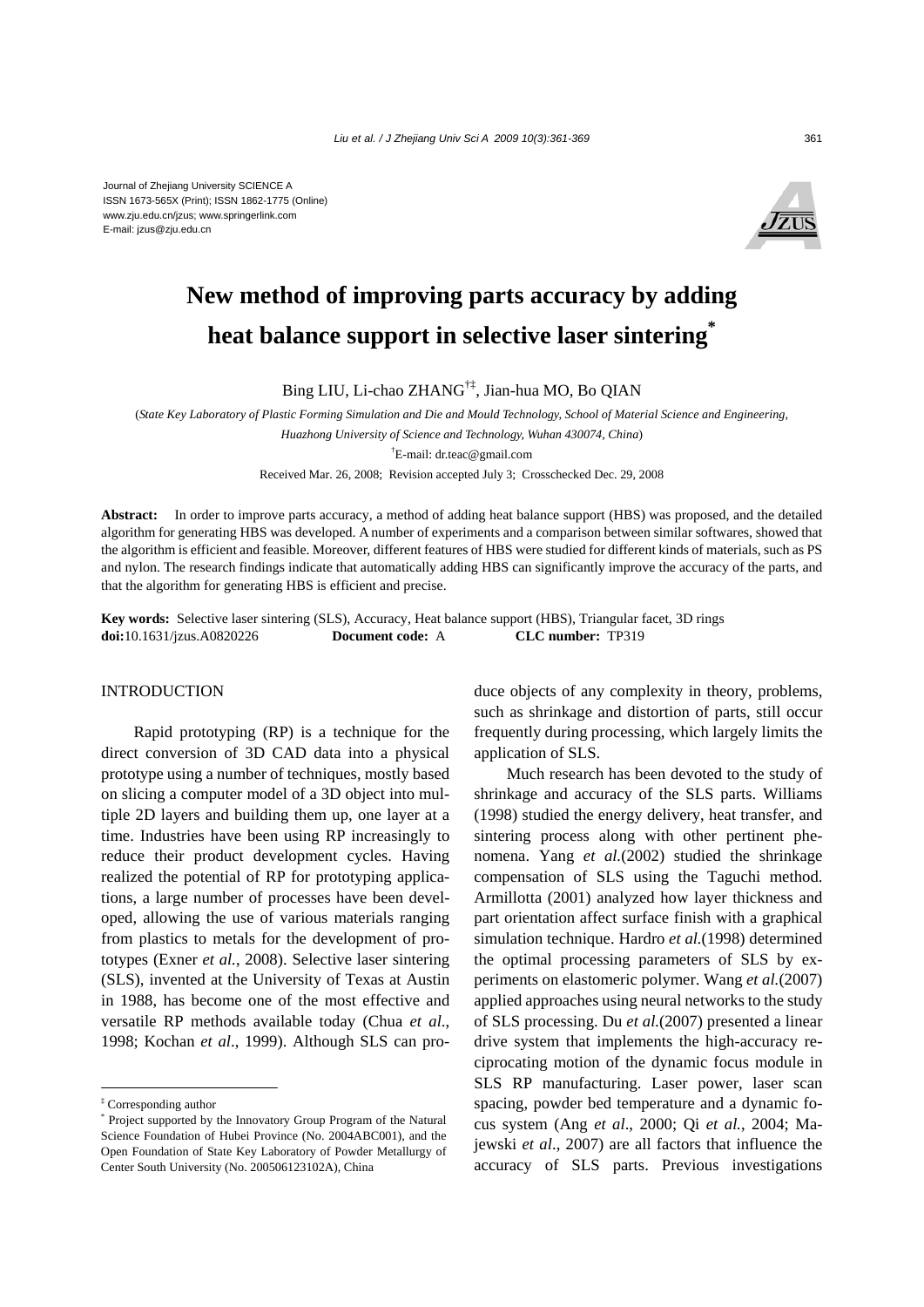(Maeda and Childs, 2004; Kolossov *et al*., 2004; Dai and Shaw, 2004; Ming and Gibson, 2006) showed that the thermal imbalance in SLS parts arising in the build chamber during the sintering process was one of the major factors causing shrinkage and poor dimensional accuracy. Therefore, the investigation described in this study has focused on an analysis of the thermal imbalance, and led to a proposal for a way of improving the accuracy of SLS parts.

# ANALYSIS AND METHOD

# **Shrinkage and distortion analysis in SLS processing**

The normal preheating temperature is usually maintained 40 or 50 °C below the melting temperature of the semi-crystalline polymer, which can probably preheat the powders and does not make them cake together. When the sintering begins in SLS, the preheating temperature of the powder bed is usually 20 or 30 °C above the normal preheating temperature and it is maintained around 10 or 20 °C below the melting temperature of the semi-crystalline polymer. This is because the high preheating temperature may result in a tendency to powder caking, and the temperature of the powders does not need to be significantly raised when the powders are sintered to the part by laser, reducing the contraction of the powders and preventing the part from warping and distorting. After the processing of four or five layers, the preheating temperature must be dropped to the normal preheating temperature. Otherwise, the sintered part and the powders will stick together firmly, and the processing will be a failure. There are two main preheating sources while processing. The first one is obtained from heating elements in a work-cylinder; The second one comes from laser sintering, that is the region sintered by the laser will have a higher temperature, which plays a role in preheating for the next layer's sintering, also known as bottom heating. The regions of bottom heating provided by laser sintering are confined to the previous sintered regions. If the sintering area of the current layer increases suddenly during processing, that is some sections of the current layer emerge in the external regions of the previous sintered area, these sections will have no bottom heating and this results

in a remarkably non-uniform temperature field. If the machine continues to process the part in this situation, shrinkage and warpage will occur to the current layer. In serious cases, the warped regions may be destroyed by the powder spreading device, which will lead to an unfinished work.

# **Methods of preventing shrinkage and distortion in SLS processing**

SLS technology is well known for the production of parts with complex shapes like the ones shown in Fig.1. However, by traditional methods many positions of the part are not heated well from the bottom during the processing, so it is very difficult to ensure its accuracy and quality. A part with some components oriented in the way shown in Fig.1b, which receives no bottom heating, may not be well processed, as shown in Fig.2. In order to improve the uniformity of the temperature field and process a part with high accuracy, it may be an option for layers without bottom heating to be processed in the same way as the processing at the beginning:

(1) Stop manufacturing and set the preheating temperature about 20 or 30 °C above the normal preheating temperature;

(2) Manufacture the part with about four or five



**Fig.1 Part with sudden increasing area outside the sintered area. (a) Bottom view; (b) Front view**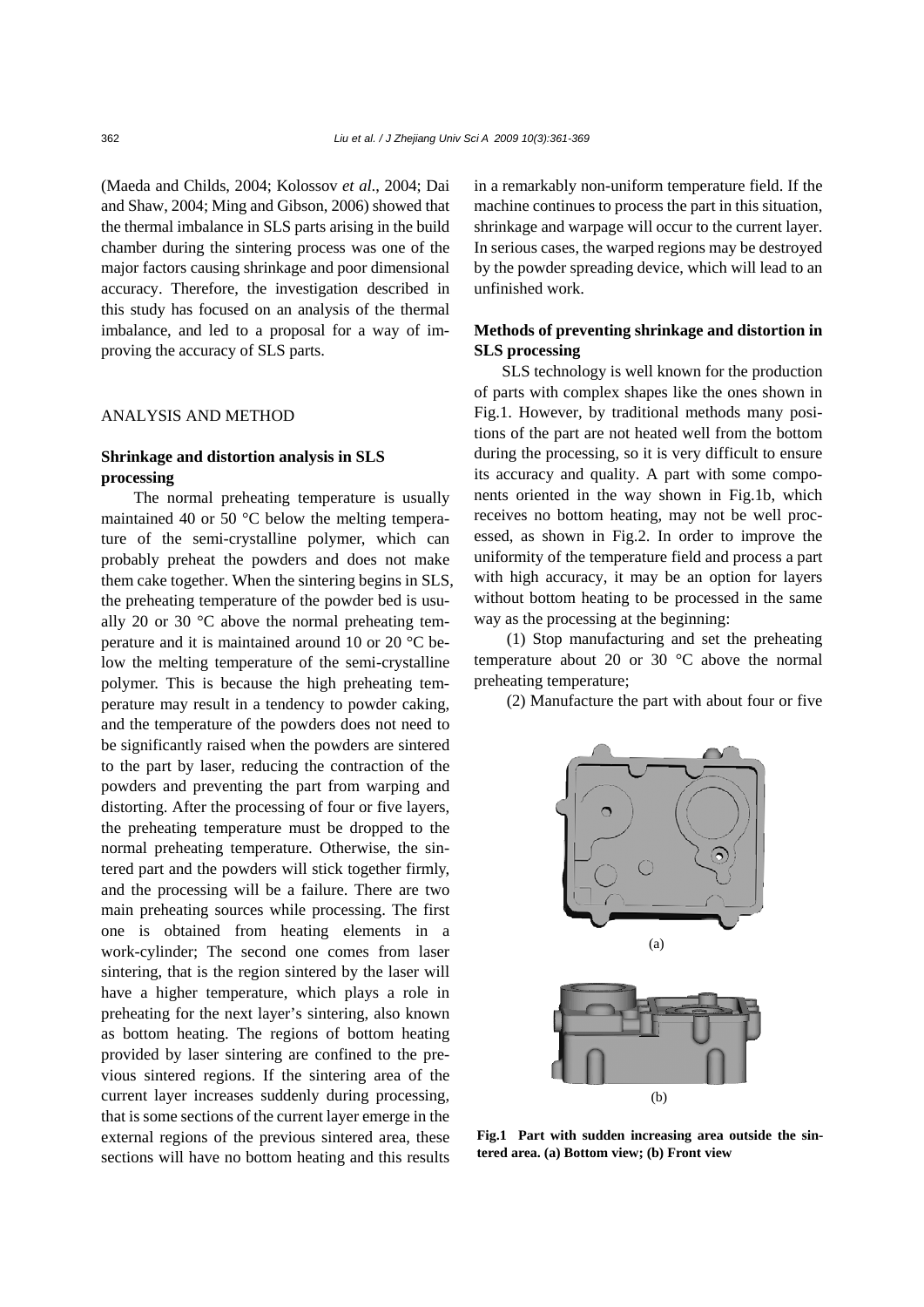

**Fig.2 Failed processed part** 

layers at the improved preheating temperature;

(3) Continue to manufacture the part and synchronously drop the preheating temperature to the normal preheating temperature.

This kind of processing method can improve the accuracy of the part. However, it requires frequent heating and cooling. What is worse, the high preheating temperature can make the powders stick to the processed part, which will cause much difficulty for the purifier to clean the part and may even damage the part.

In order to improve parts accuracy, regions without bottom heating can be supplied with laser sintering. The way to supply bottom heating is to slightly sinter the powders in the regions that need bottom heating before processing, so that the slightly sintered region can supply bottom heating for further processing. Some researchers tried to add support when processing an SLS part so that the support region can supply bottom heating. However, for the parts with large scales and complex shapes it takes much more time to generate supports and to process the supports region. It is more reasonable that this kind of bottom heating is added several layers before processing instead of being added from the bottom of the part. Moreover, the style of the bottom heating may be changeable for different materials. Similar to appending support to the area that needs bottom heating, this type of supplement is therefore defined as heat balance support (HBS). An accurate and efficient algorithm for generating HBS will be described in the next section.

## ALGORITHM

The universal data format in the field of RP is

STL (Chua *et al*., 2002). An STL format model is composed of a series of connected triangular facets. Before generating HBS, the topology of the STL file must be reconstructed to establish the positional relations of triangular facets, so it is easy to identify adjacent triangular facets (Guo *et al.*, 2007). In accordance with the rules of the composition of STL format, the unit vectors of the triangular facets in the area that need HBS should be either pointing down along the *Z*-axis or at an angle  $\theta$  to it, as shown in Fig.3. According to the principle of HBS, when the angle  $\theta$  is greater than a certain value, the triangular facet will need HBS.



**Fig.3 Triangular facets of STL file that need HBS. (a) Vertical downward unit vector; (b) Unit vector at an angle** *θ* **to** *Z***-axis** 

The normal of a particular triangular facet is defined as *n*, and *k* is the unit vector of the *Z*-axis with the equation of " $k=[0,0,1]$ "; the dot product between the two vectors is as follows:

$$
n \cdot k = |n| \cdot |k| \cdot \cos \theta.
$$

Different kinds of planes have different values: (1)  $\mathbf{n} \cdot \mathbf{k} = 0$  ( $\theta = 90^\circ$ ), vertical plane;

(2)  $\mathbf{n} \cdot \mathbf{k} = 1$  ( $\theta = 0^{\circ}$ ), upward plane;

(3) *n*·*k*=−1 (*θ*=180°), downward plane;

(4) 0<*n*·*k*<1 (*θ*<90°), upward slope;

(5) −1<*n*·*k*<0 (*θ*>90°), downward slope.

The set of all triangular facets of an STL model is defined as FACE, and the normal vector of a particular triangular facet in FACE is defined as  $N_i$  ( $N_1$ ,  $N_2$ , ...,  $N_n$ ). The dot product between the normal vector of every triangular facet and the unit vector of the *Z*-axis must be calculated. If the triangular facet complies with the following qualification:  $-1 \leq$  $N_i$ **·k**<−cos $\theta_k$  ( $\theta_k$  is the critical angle), place it into DTRIGNGLE which is a set of downward normal vectors, so all triangular facets which need HBSs can be extracted.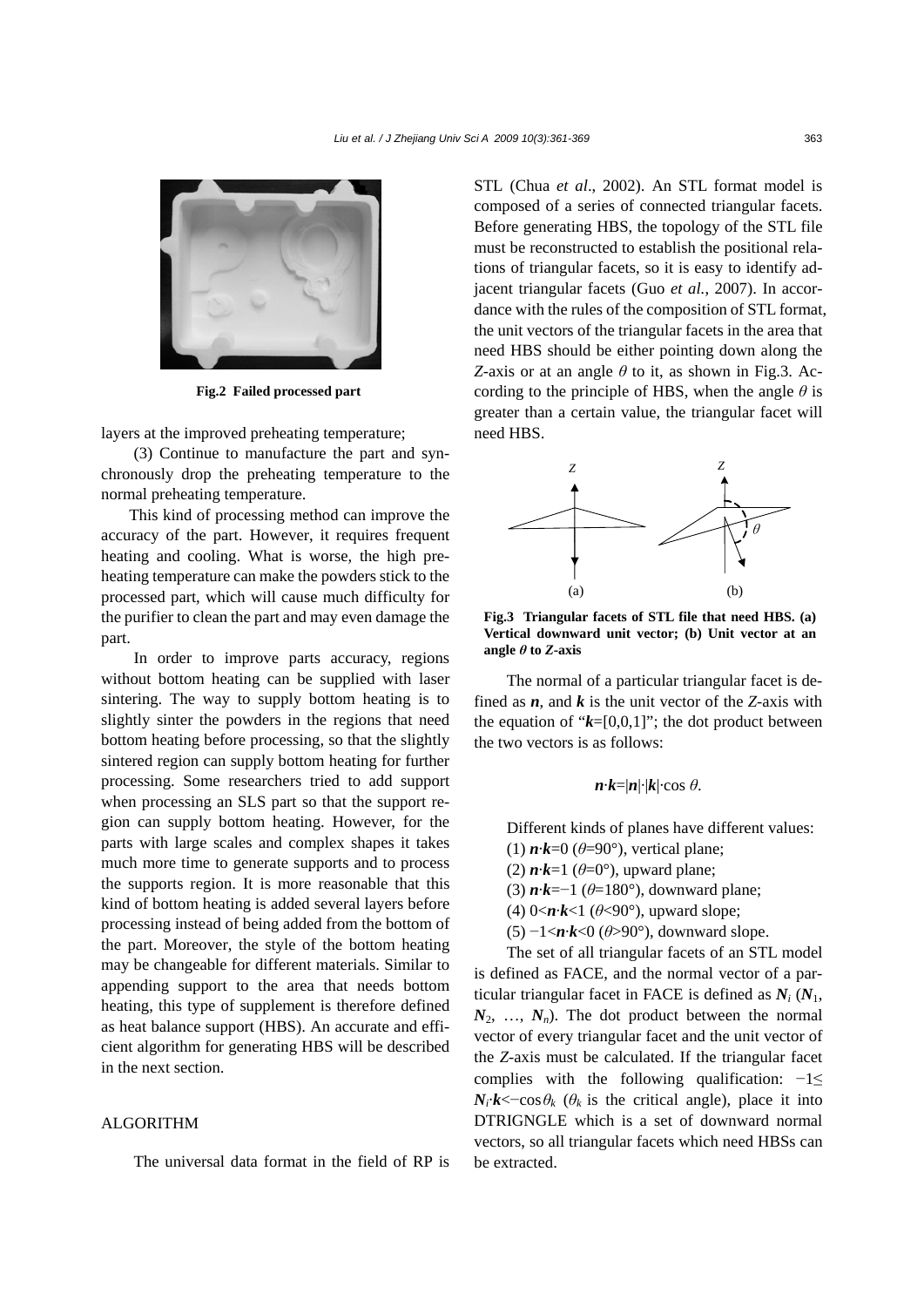When  $F_i$  is a certain triangular facet in SF  $(F_1,$  $F_2, \ldots, F_i, \ldots, F_k, \ldots, F_n$  are all triangular facets in SF; 1≤*i*≤*k*≤*n*) which is a set of all triangular facets of an HBS region, a certain triangular facet  $F_k$  with the same border as  $F_i$  can certainly be found. In order to generate an HBS, the triangular facets in SF must first be divided into different 3D rings. In this study a ring is a set of ordered points, which are composed of the apexes of many triangular facets. These points constitute an array whose starting point connects to the end point. The ring must satisfy the following conditions:

(1) Borders (the line that connects two adjacent points is defined as border) of the ring cannot intersect with each other;

(2) If the ring follows a clockwise direction and the entity is on the left, the ring is an inner-ring. On the contrary, if the ring follows a clockwise direction but the entity is on the right, the ring is an outer-ring.

The generation of rings follows the four steps below:

(1) Randomly extract one triangular facet *Ti* from DTRIGNGLE  $(T_1, T_2, ..., T_n)$  are all triangular facets in DTRIGNGLE; 1≤*i*≤*n*), which is a set of triangular facets to be added with HBS, then initialize a 3D ring, which is defined as RING and constructed by the three apexes of  $T_i$  in anti-clockwise order, and remove  $T_i$  from DTRIGNGLE;

(2) Find the triangular facet with the same border as RING from DTRIGNGLE, then remove this border from RING and add the different borders into RING (i.e., add points of certain borders into the ring) in anti-clockwise order;

(3) Repeat Step (2) until the triangular facet with the same border as RING cannot be found in DTRIGNGLE;

(4) Repeat Steps  $(1)$ ~ $(3)$  until DTRIGNGLE is empty.

Fig.4 illustrates a ring constructed by three apexes of a triangular facet in anti-clockwise order. The steps are as follows:

(1) Initialize a ring that has none apex;

(2) Find the lowest apex from the three apexes, and if there are two lowest apexes choose the left one as shown in Fig.4b;

(3) Add the chosen apex as the first apex into the ring;

(4) Respectively make connection between the

first apex and the two remaining apexes, so that the two connections will be at two different angles to the positive *X*-axis and the smaller one is made up of the first and the second apexes as shown in Fig.4a;

(5) Add the second apex and the third apex into the ring.



**Fig.4 Sort the three apexes of a triangular facet into a ring. (a) Each apex of different height; (b) Two apexes of the same height**

After all the triangular facets that need HBS are merged into 3D rings, the merged 3D rings also have to be merged into a series of independent rings. The principles of merging the rings are as follows:

(1) Remove the common border of two adjacent rings that have the same direction;

(2) Rearrange all the remaining borders in the direction that the rings follow as shown in Fig.5.

Fig.5a shows that ring 1 and ring 2 are two adjacent rings and have the same direction. Border 2 of ring 1 and border 3 of ring 2 are removed, and a new ring 1 is achieved as shown in Fig.5b.

The merged rings can be divided into inner-rings and outer-rings. If the outer-ring contains one or more inner-rings, the HBS region covers the area inside the outer-ring but outside the inner-rings, as shown in Fig.6. An HBS region is a 3D surface. A number of separate HBS regions may exit in a part. After all the HBS regions have been identified, the auxiliary triangular facets of the HBS regions will be identified. Extracting auxiliary triangular facets is necessary in generating HBS, because some HBSs are generated from other regions of the part, which are composed of auxiliary triangular facets. The principles of extracting auxiliary triangular facets are as follows:

(1) The projection of the auxiliary triangular facet on *XOY* plane must be included in the projection of HBS region on the same plane;

(2) The *Z*-axis coordinates of the three apexes of the auxiliary triangular facet must be less than the *Z*-axis coordinate of the three apexes of the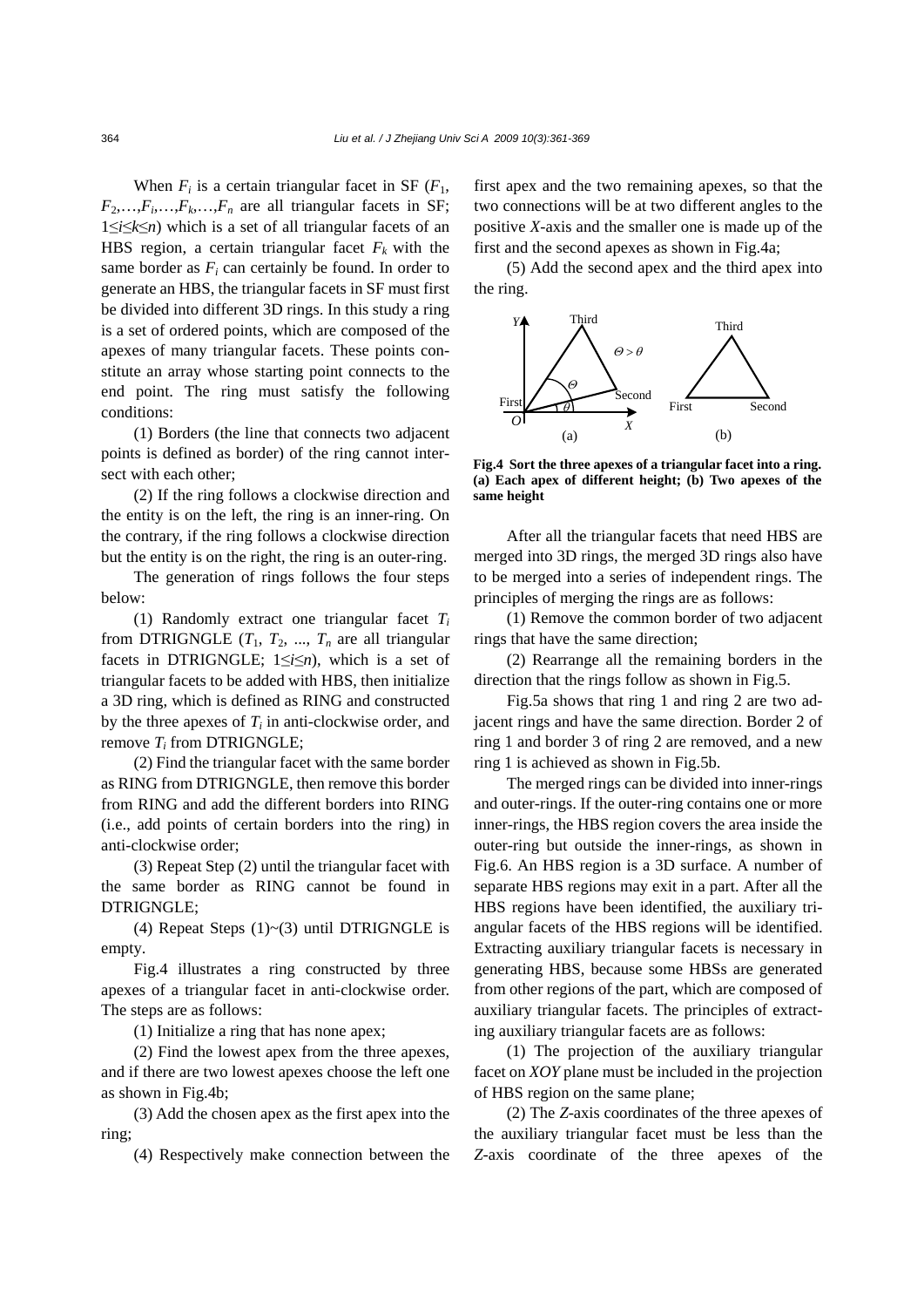corresponding HBS triangular facet, also the normal vector of the auxiliary triangular facet must be upward.

The extracted auxiliary triangular facets must also be merged into auxiliary HBS regions.

Because the radius of the laser beam must be taken into consideration during processing, the HBSs cannot be directly generated from the merged HBS regions. As shown in Fig.7, when processing a ring the laser path must be offset from the outline of the ring, which is operated inwards for outer-rings and outwards for inner-rings. The downward projection of an HBS region contains one outer-ring and none or more inner-rings. As the outline of the cross-section of an HBS region is formed by closed polygons, the compensatory outline should also consist of some closed polygons. In order to get the compensatory outline, the equidistant lines of the outline of the polygons together with the intersections of the equidistant lines should be calculated. Obtained by connecting the intersections, the compensatory outline also contains inner-rings and outer-rings, and there may be intersections between the inner-rings and inner-rings or self-intersections between the outer-rings and inner-rings. After all the intersected rings and self-intersected rings have been removed and all the remaining rings have been rearranged, the compensatory HBS region can be calculated.

## EXPERIMENTS AND DISCUSSION

As shown in Fig.1 and Fig.8, five STL models of different shape are selected in this section to demonstrate the efficiency of the above algorithm and the utility of HBS.

A PC with a CPU speed of 2.4 GHz and 512 MB RAM is used for testing the algorithm. Both the time spent in generating HBS and generating support are calculated from this PC. In addition, the support is generated by Magics RP11. Table 1 shows four kinds of experimental data of different STL models, which are the number of triangular facets, the number of HBS regions, the time for generating HBS, and the time for generating support. The curves of the time spent in generating HBS and generating support are shown in Fig.9. It is easy to find that the time for generating HBS is less than that for generating support for the same part. Besides, the larger the number of triangular facets, the more remarkable the advantage of the algorithm in generating HBS.



**Fig.5 Merge the rings into independent rings. (a) Two adjacent rings; (b) One independent ring** 



**Fig.6 Inner-rings, outer-ring and HBS region** 



**Fig.7 Laser offset of the outline of an HBS region**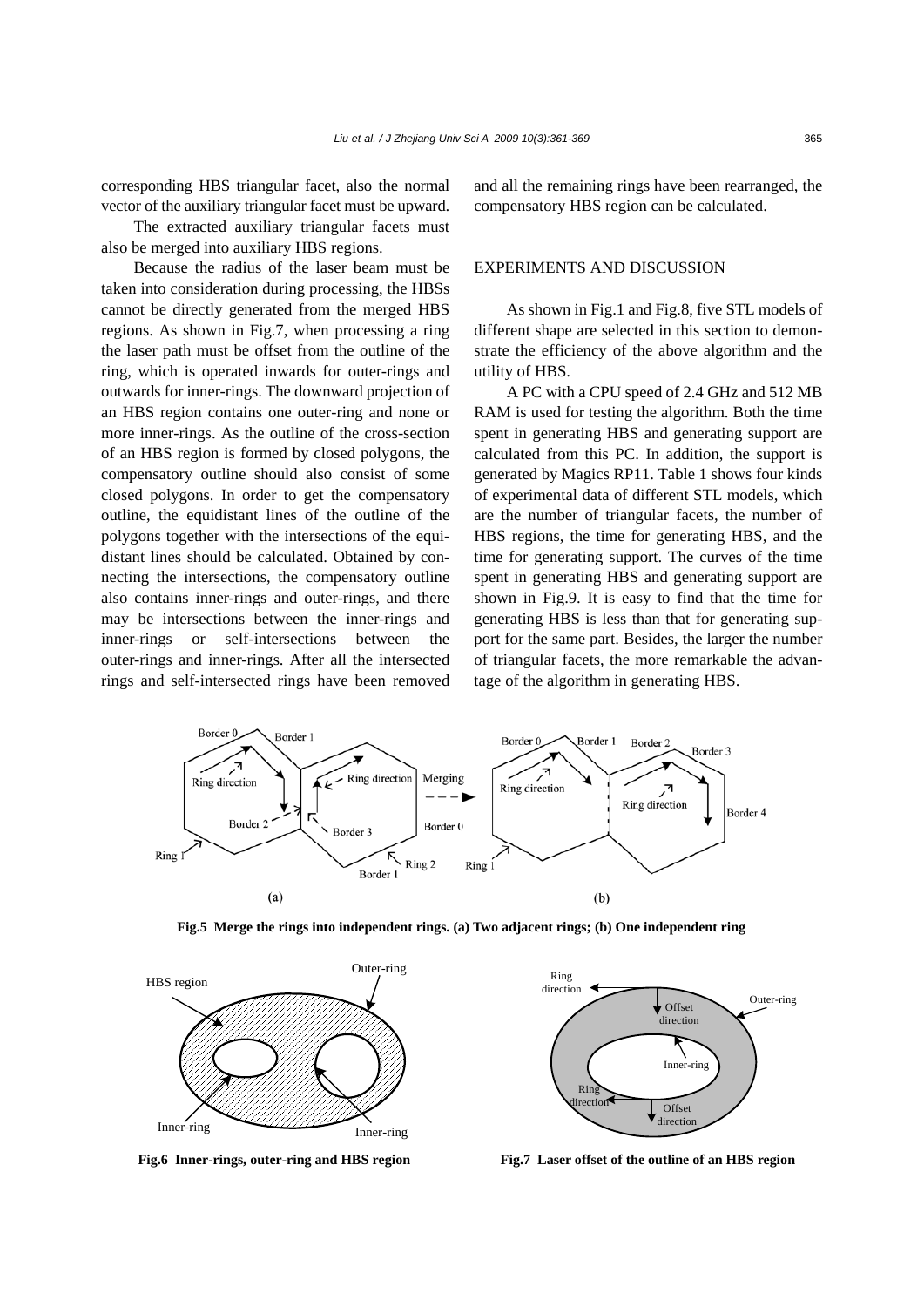

**Fig.8 Example parts. (a) Hood; (b) Shelf; (c) Shell; (d) Skull**

| Table 1 Experimental data of different STL models |                  |            |                |                    |  |  |  |  |  |
|---------------------------------------------------|------------------|------------|----------------|--------------------|--|--|--|--|--|
| Part                                              | Number           |            | Time $(s)$     |                    |  |  |  |  |  |
|                                                   | Triangular facet | HBS region | Generating HBS | Generating support |  |  |  |  |  |
| Part shown in Fig.1                               | 19442            | 33         | 3.8            | 7.6                |  |  |  |  |  |
| Part shown in Fig.8a                              | 55200            | 23         | 5.3            | 15.2               |  |  |  |  |  |
| Part shown in Fig.8b                              | 139601           | 258        | 103.3          | 277.7              |  |  |  |  |  |
| Part shown in Fig.8c                              | 165574           | 165        | 51.2           | 254.9              |  |  |  |  |  |
| Part shown in Fig.8d                              | 353444           | 97         | 387.2          | 872.5              |  |  |  |  |  |



**Fig.9 Curves of the time spent in (a) generating HBS and (b) generating support** 

The selection of styles and parameters of HBS should follow the three principles below:

(1) The uniformity of the temperature field should be improved as greatly as possible;

(2) The HBS should be easily removed from the part;

(3) The scale of HBS should be as small as possible in order to save processing time.

Two kinds of powders have been chosen for experiment. The first kind of powder is polystyrene (PS). After a number of experiments it can be easily seen that the paths of the laser beam in an HBS region of PS are represented by vertical grid lines. Fig.10 shows the scan lines (vertical grid lines) in the HBS



**Fig.10 Schematic figure of vertical grid line** 

region that is shown in Fig.6. Therefore, dimensional grids of a certain height are selected in HBS for PS. Both the HBSs and the entities are shown in Fig.11.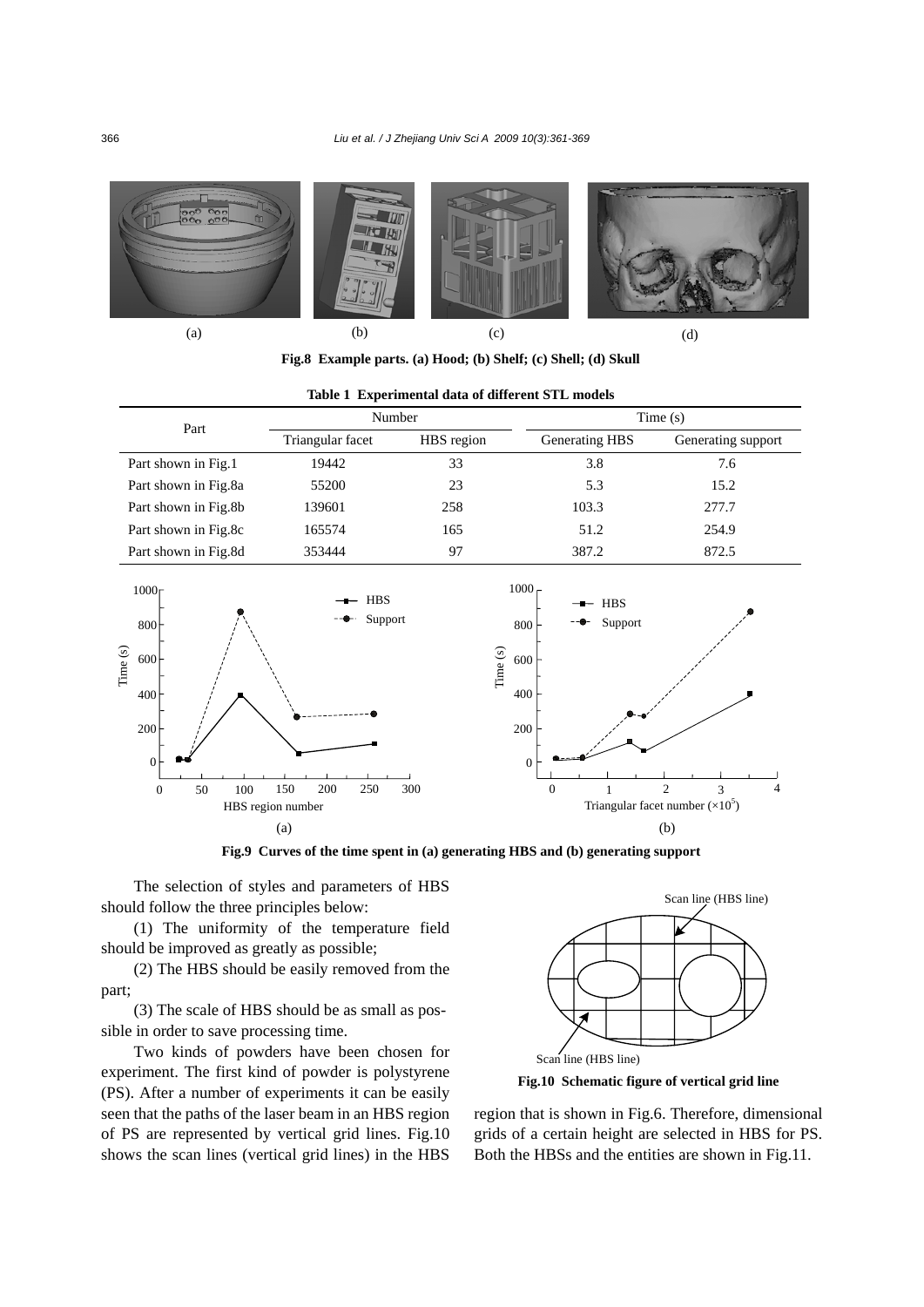

**Fig.11 Feature of HBS in PS. (a) Front view; (b) Left view; (c) Bottom and magnified view** 

The interval of the dimensional grids should be about 2 mm, the length of the grids equals the width, and the usual height should be about 5 mm. The above parameters are obtained from comparative experiments based on the principles of HBS. These parameters can help to ensure heat equilibrium during SLS processing. What is more, the HBS is very easy to clean out. When the interval is larger than 2 mm, the HBS cannot supply enough bottom heating; when the interval is smaller than 2 mm, the HBS cannot be removed easily. When the grid is shorter than 5 mm, the HBS cannot supply both enough and regular bottom heating. On the other hand, when the grid is higher than 5 mm, it is a waste of processing time and powders. Fig.12 clearly shows the entities of the part and the HBSs. By using the pneumatic gun for powder cleaning, it is easy to clean out HBSs and the powders sticking to the part. As shown in Fig.13, after the powders have been pneumatically cleaned out, the geometrical outline of the part is very precise. Fig.14 shows a part processed with HBS, whose geometrical features are much better than those of the part shown in Fig.2.

The second kind of powder is nylon (Kim and Creasy, 2004; Zarringhalam *et al*., 2006). For the reason that nylon has great contractibility, the part is more likely to warp when the temperature field is non-uniform. If the style of HBS is similar to that of PS, the scale of the grids should be relatively small, so that high uniformity of the temperature field can be



**Fig.12 Part processed with HBS** 



**Fig.13 Part cleaned by pneumatic gun** 

ensured. In addition, as a kind of crystalline polymer, nylon is thoroughly melted after being sintered and the molecules of nylon are more firmly bonded together than those of PS. If the HBS of PS style is chosen, which is a continuum and has grids of a relatively small scale, the HBS will be too firmly bonded to the part to be removed. Therefore, HBS should be in a discrete state and be able to provide a uniform temperature field. After a number of experiments, it was concluded that the paths of the laser beam in an HBS region of nylon are represented by a series of circles as shown in Fig.15b. Generally, columns of a certain height are selected in HBS as shown in Fig.15. It is also concluded that the radius of the column is 0.5 mm, the interval of the two columns is 3 mm, and the height of the column is 3 mm. If the radius is larger than 0.5 mm, or the interval is smaller than 3 mm, the HBS will not be removed easily. Whereas if the radius is smaller than 0.5 mm or the interval is larger than 3 mm, the HBS cannot supply enough bottom heating. It is for the same reason that 3 mm is chosen as the height of the column and 5 mm as the height of HBS for PS.

Table 2 shows the contrast in efficiency between the conventional method and the method of automatically adding HBS (Stevinson *et al*., 2006). Fig.16 shows the curves of the time spent in manufacturing parts with and without HBS. It is obvious that manufacturing the part with HBS can save a lot of time.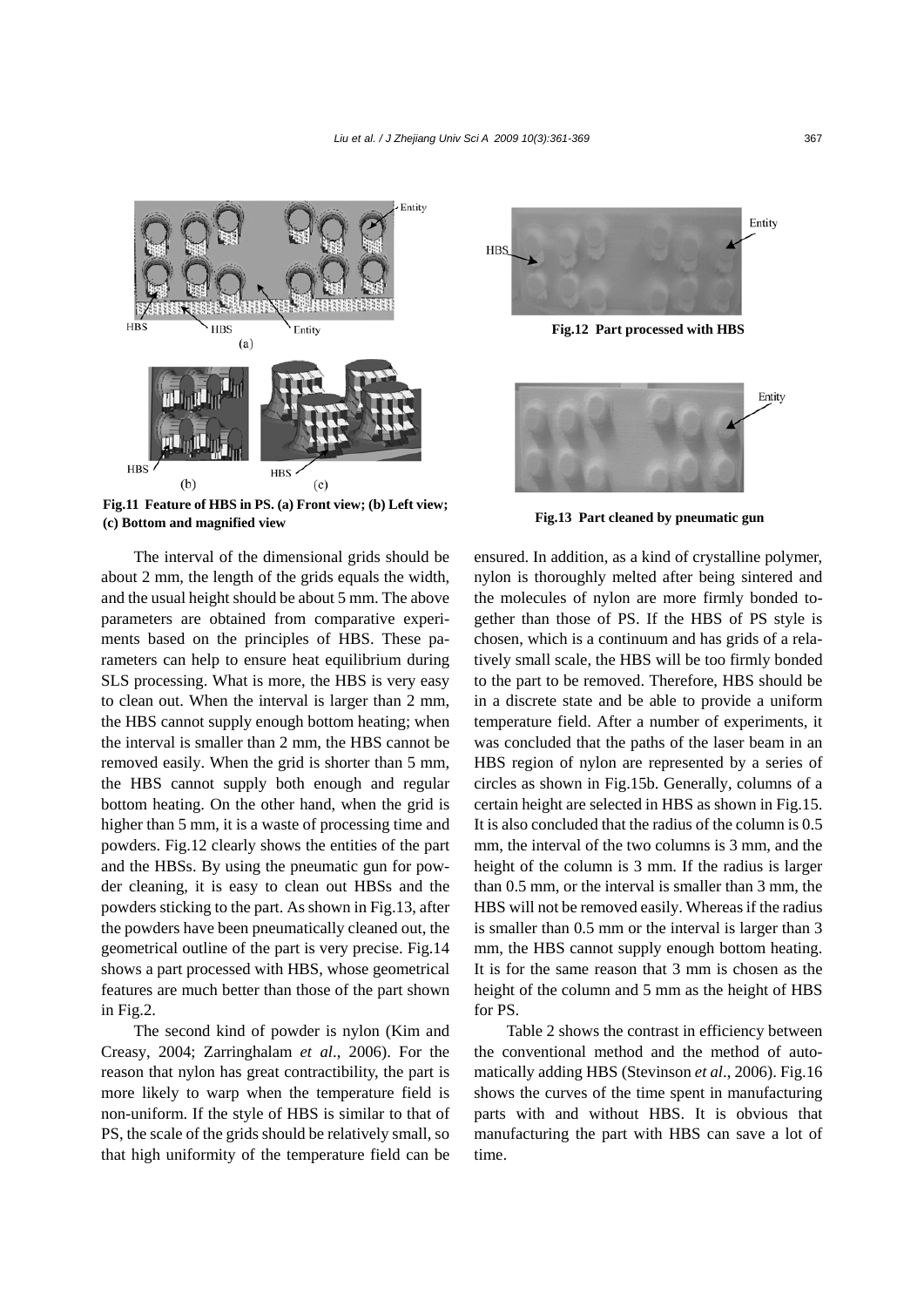

**Fig.14 A well processed part** 



**Fig.15 Feature of HBS in nylon. (a) Overall view; (b) Bottom and magnified view** 

**Table 2 Efficiency contrast between the conventional method and the method of automatically adding HBS** 

|                      | Time $(h)$ |                                                                     |                                                      |      |     |      |            |  |
|----------------------|------------|---------------------------------------------------------------------|------------------------------------------------------|------|-----|------|------------|--|
| Part                 |            | Conventional Conventional                                           | Conventional Processing Post process- Total process- |      |     |      | efficiency |  |
|                      | processing | post processing total processing with HBS ing with HBS ing with HBS |                                                      |      |     |      | $(\% )$    |  |
| Part shown in Fig.1  | 2.4        | 6                                                                   | 8.4                                                  | 2.6  | 0.2 | 2.8  | 200        |  |
| Part shown in Fig.8a | 13.5       | 10                                                                  | 23.5                                                 | 13.8 | 0.3 | 14.1 | 67         |  |
| Part shown in Fig.8b | 42.5       | 50                                                                  | 92.5                                                 | 45.0 | 0.5 | 45.5 | 103        |  |
| Part shown in Fig.8c | 45.3       | 7.8                                                                 | 53.1                                                 | 46.5 | 0.5 | 47.0 | 13         |  |
| Part shown in Fig.8d | 5.3        | 60                                                                  | 65.3                                                 | 6.2  | 1.0 | 7.2  | 806        |  |



**Fig.16 Curves of the time spent in manufacturing parts with and without HBS. (a) Time contrast; (b) Elevated efficiency**

#### **CONCLUSION**

Some key factors that affect accuracy and quality of the parts have been analyzed in this study. Adding HBS during SLS processing is a new method of solving the thermal imbalance in the build chamber.

The detailed algorithm of automatically generating HBS has been elaborated. The algorithm adopts a recursive method to obtain the triangular facets that need HBS in the STL file. Through tests on several complex STL models, the algorithm exhibits high efficiency.

Because of differences in some characteristics of

different polymers, such as crystallizability and contractibility, the style of HBS is varied in order to comply with the three principles of HBS. The features of the paths as well as the parameters in an HBS region have been studied and tested well for PS and nylon.

The higher accuracy the part has, the less time it will take to repair it in post processing using the HBS method than the conventional method. The part processed with HBS has much better accuracy in its shape and size than that without HBS. The parts manufactured with HBS have higher productivity than those without HBS.